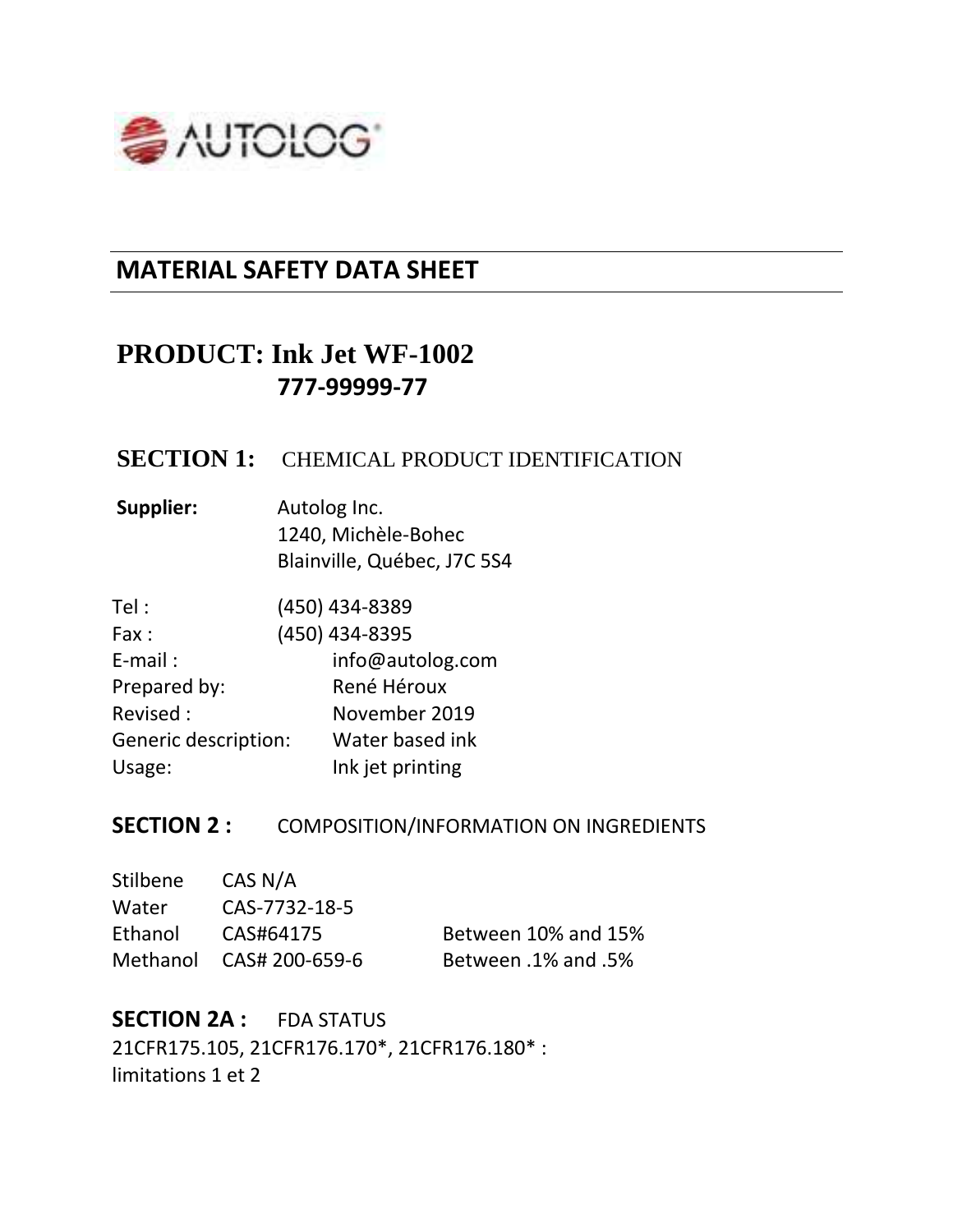### **SECTION 3:** HEALTH HAZARD DATA

| Route of entry:      | Eyes, skin, oral. |
|----------------------|-------------------|
| Skin contact:        | Non-irritating.   |
| Eye contact:         | Irritating.       |
| Ingestion:           | Non-applicable.   |
| Inhalation:          | Non-applicable.   |
| Subchronic toxicity: | Unknown.          |
| Danger of cancer:    | Unknown effects.  |

**SECTION 4:** FIRST AID

Skin Contact: Remove contaminated clothing and wash contact area with water. Seek medical attention if irritation occurs. Eye Contact: Flush with plenty of water for 15 minutes and seek medical attention if irritation occurs. Inhalation: Medical attention is normally not required. Ingestion: Seek medical attention. Induce vomiting.

**SECTION 5:** FIRE FIGHTING MEASURES

Data on risk of explosion:

| Flash Point:                          | $> 200^{\circ}$ F |
|---------------------------------------|-------------------|
| Auto ignition:                        | Non-applicable    |
| Upper flammable limit: Non-applicable |                   |

### **SECTION 6:** SPILL OR LEAK PROCEDURES

Isolate contaminated area. Contain with an absorbent material. Keep material from contaminating soil, sewers and water areas. Dispose in a closed container. Wear protective equipment.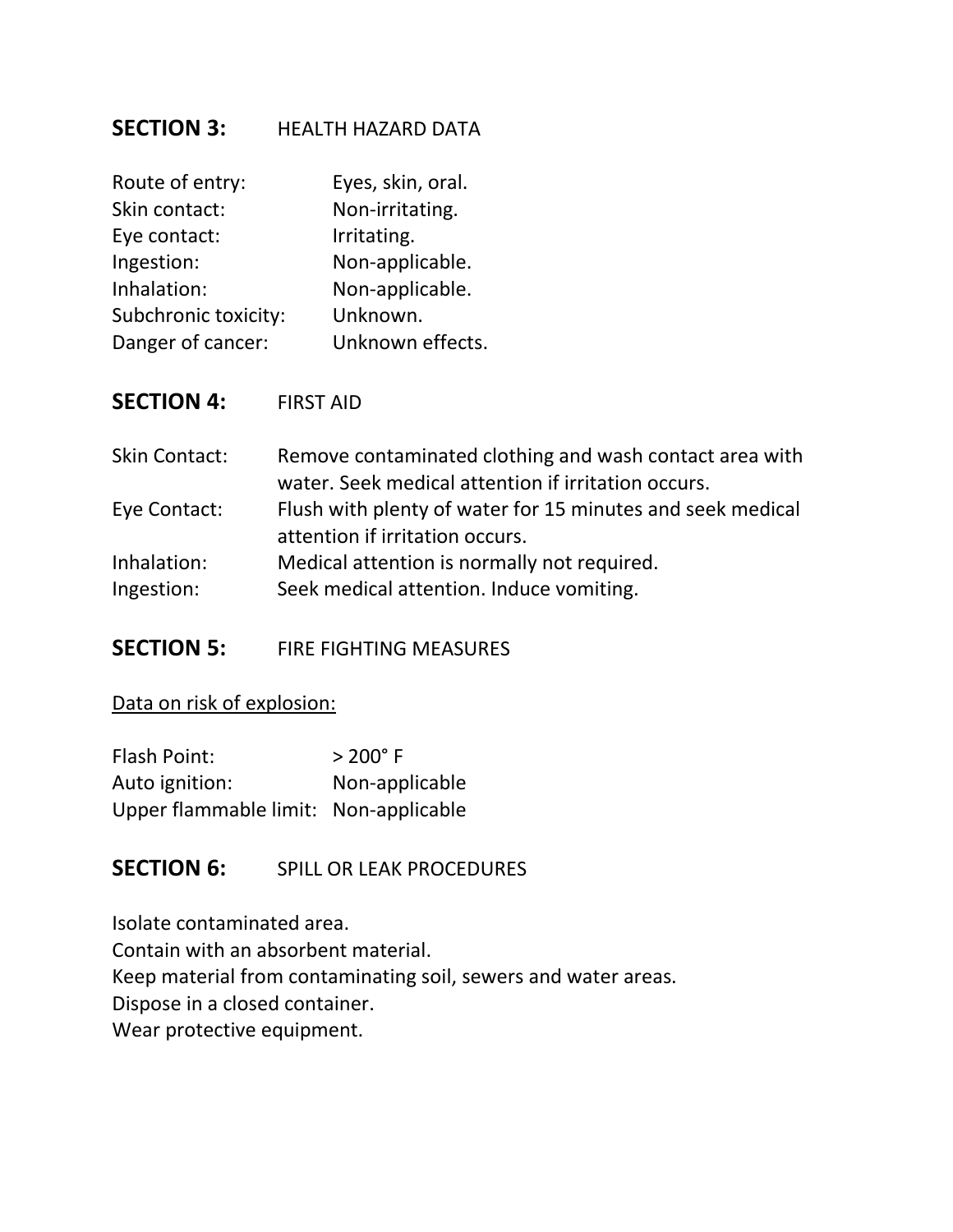## **SECTION 7:** HANDLING AND STORAGE

| Storage conditions: | Store in a cool, dry and well ventilated area.            |
|---------------------|-----------------------------------------------------------|
|                     | Keep from extreme freezing.                               |
| Handling procedure: | No particular precautions required.                       |
| Personal hygiene:   | Wash thoroughly after handling. Especially before eating, |
|                     | Drinking, smoking and going to the restroom. Wash         |
|                     | protective equipment.                                     |

### **SECTION 8: SPECIAL PROTECTION INFORMATION**

|                  | $ACGIH - TLV: Uncontrolled product.$  |
|------------------|---------------------------------------|
| <b>OSHA-PEL:</b> | Uncontrolled product.                 |
| Ventilation:     | A local exhaust system is sufficient. |

## Protective equipment:

| Eyes:        | Wear protective glasses with sides.                          |
|--------------|--------------------------------------------------------------|
|              | Have eye wash equipment lose by.                             |
| Skin:        | Wear impermeable gloves and appropriate protective clothing. |
| Respiratory: | Non-applicable.                                              |

## **SECTION 9:** PHYSICAL DATA

| Appearance:                      | Water like          |
|----------------------------------|---------------------|
| Odor:                            | Slight.             |
| Physical state:                  | Liquid.             |
| Solubility:                      | Dispersible.        |
| Ph:                              | $7.0 - 7.5$         |
| Boiling range:                   | Smaller than 212 F. |
| Evaporation rate:                | Smaller than 1      |
| VOC:                             | Between 60 and 80%. |
| Specific gravity: From 1 to 1.1. |                     |

### **SECTION 10: REACTIVITY DATA**

| Chemical stability:       | Stable under normal conditions. |
|---------------------------|---------------------------------|
| Hazardous polymerization: | Non-applicable.                 |
| Incompatibility:          | Oxidants.                       |